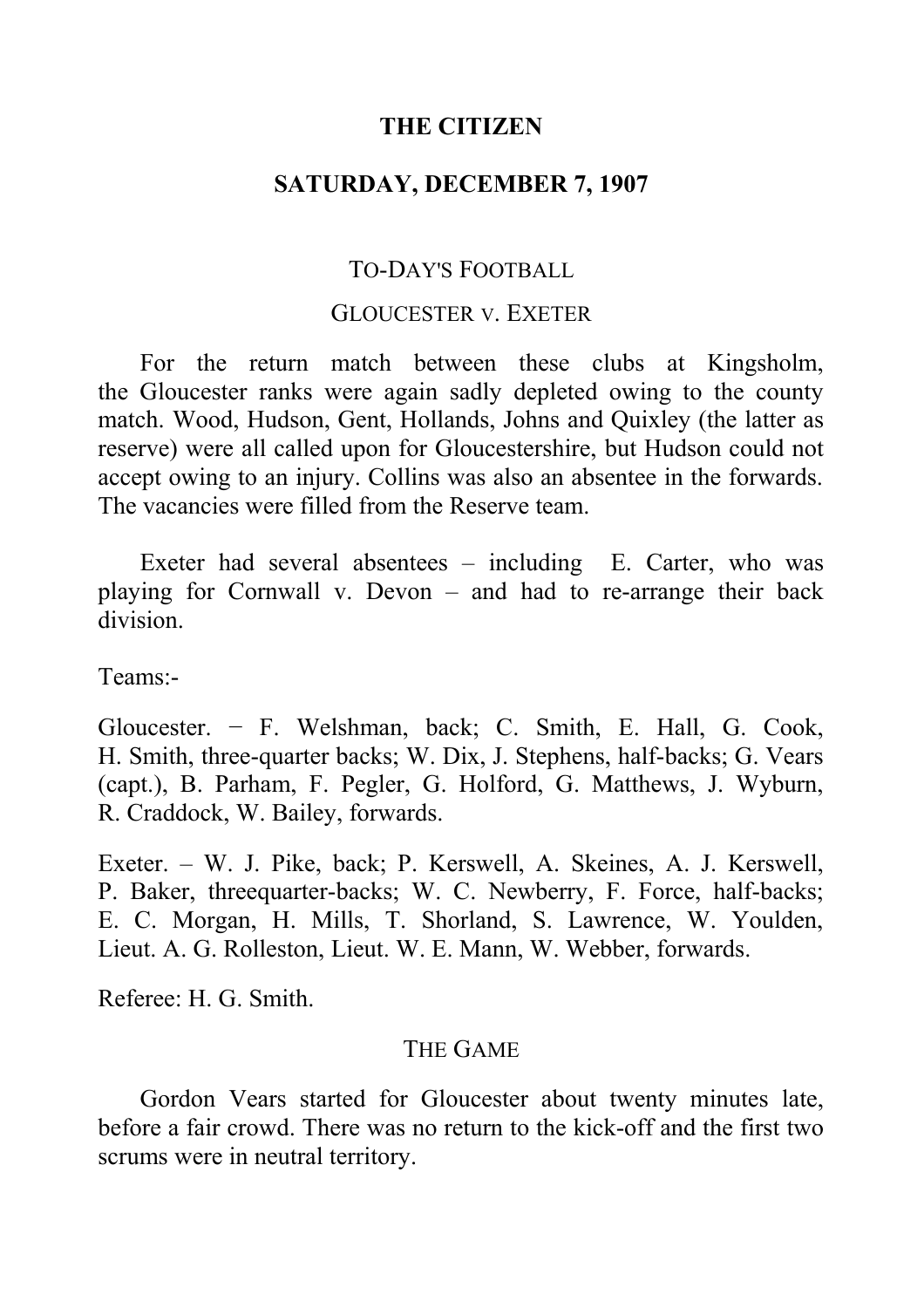From the second, Force was offside, but Welshman kicked straight up in the air, and from the ensuing scramble Exeter punted into the Gloucester 25. Here the ball got loose, and Hubert Smith punted to the centre. Pike kicked to Gloucester territory. A mistake by the Exeter halves let Gloucester through, but Pike fielded well and sent back to the centre again.

Pike was not so lucky a moment later, and from a dribble by Stephens he was collared in possession. Exeter extricated themselves at the next scrum, but were again forced back on their own 25 line. Exeter worked out to the centre, A. Kerswell being prominent. Stephens opened out the game nicely, and the ball came along beautifully, but Cook made a very poor pass, and Hall had no chance – a really good opportunity thrown away, much to the disgust of the crowd.

Gloucester were now pretty hotly on the attack, but Exeter wheeled a scrum nicely and relieved. "Whacker" Smith marked from a high kick, but P. Kerswell answered well. A moment later the ball went to Welshman, but he put in a fine touch-finder. From the ensuing scrum Pegler sent out to the backs, but Hall passed very badly with Cook and Hubert Smith waiting with a clear field. Stephens punted across, but Parham in jumping for the ball knocked on.

Gloucester now were in a favourable position, but profiting by a bad pass P. Kerswell dribbled away to the centre. From here the ball was sent to Welshman, who sent to the centre again. Just a few seconds later P. Kerswell kicked up, and Welshman apparently cleared, but was adjudged to have gone to touch. The Gloucester forwards got away beautifully, and having beaten the full-back, it looked odds on a score, but A. Kerswell ran in beautifully, and taking the ball from their very feet sent to touch. Cook made a very poor attempt to drop a goal.

The many changes in the Gloucester team had seriously upset the home men, as was apparent from the somewhat scrappy description of the play. Welshman got down and saved a dangerous rush, and then Gloucester transferred to neutral ground again.